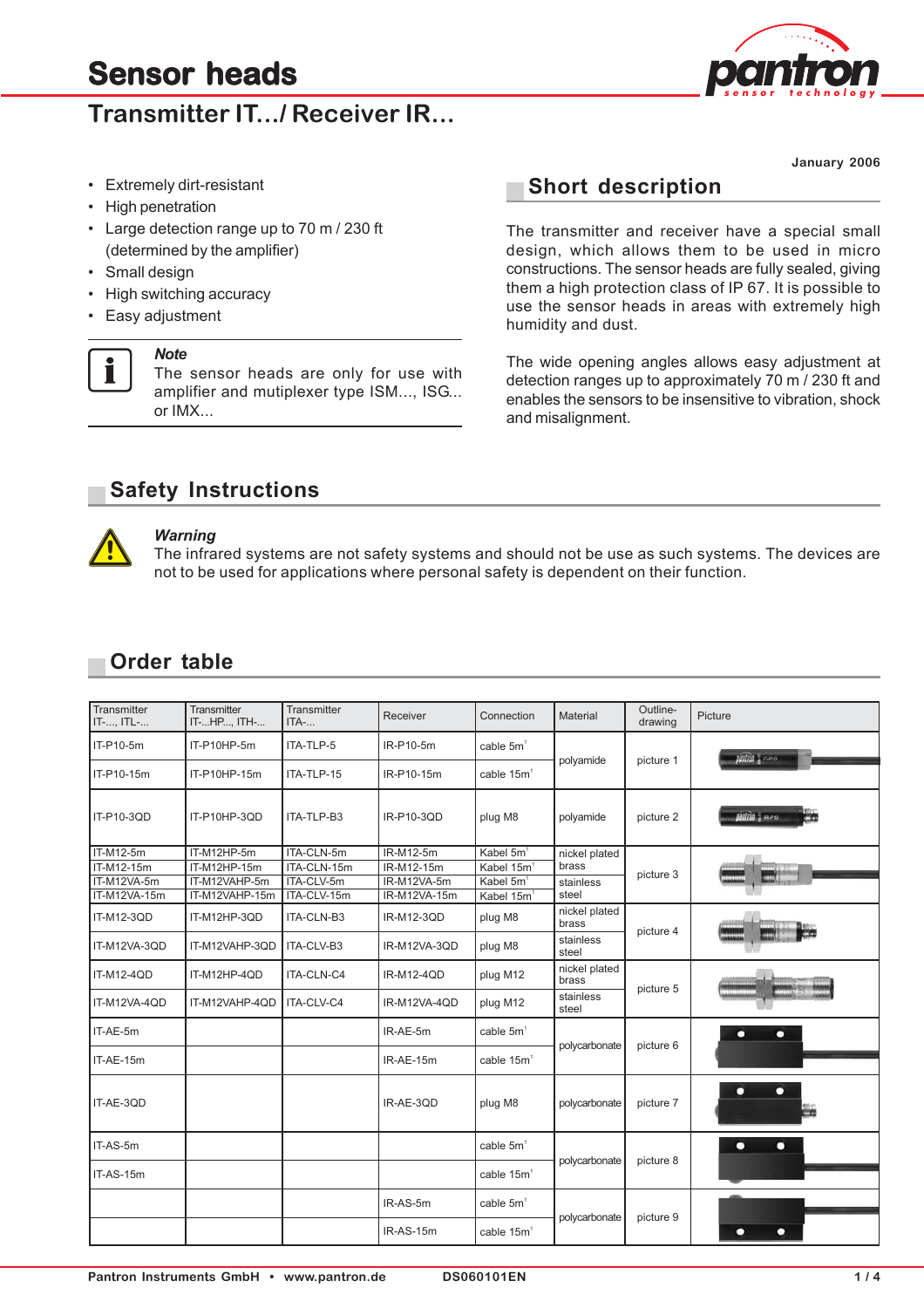

# **Transmitter IT.../ Receiver IR...**

# **Order table (**continuation**)**

| Transmitter<br>IT-, ITL- | Transmitter<br>IT-HP, ITH- | Transmitter<br>ITA-     | Receiver                | Connection                                      | Material               | Outline-<br>drawing | Picture   |  |
|--------------------------|----------------------------|-------------------------|-------------------------|-------------------------------------------------|------------------------|---------------------|-----------|--|
| IT-AS-3QD                |                            |                         |                         | plug M8                                         | polycarbonate          | picture 10          | ◘         |  |
|                          |                            |                         | IR-AS-3QD               | plug M8                                         | polycarbonate          | picture 11          | $\bullet$ |  |
| IT-SLA-5m                | IT-SLAHP-5m                | ITA-LLA-5m              | IR-SLA-5m               | cable 5m <sup>1</sup>                           |                        | picture 12          | О         |  |
| IT-SLA-15m               | IT-SLAHP-15m               | ITA-LLA-15m             | IR-SLA-15m              | cable $15m1$                                    | aluminium              |                     |           |  |
| IT-SLA-3QD               | IT-SLAHP-3QD               | ITA-LLA-B3              | IR-SLA-3QD              | plug M8                                         | aluminium              | picture 13          |           |  |
| ITL-TSP-5                | ITH-TSP-5                  | ITA-TSP-5               | IRL-TSP-5               | cable 5m <sup>1</sup>                           |                        | picture 14          |           |  |
| ITL-TSP-15               | ITH-TSP-15                 | ITA-TSP-15              | IRL-TSP-15              | cable $15m1$                                    | polycarbonate          |                     |           |  |
| ITL-TSP-B3               | ITH-TSP-B3                 | ITA-TSP-B3              | IRL-TSP-B3              | plug M8                                         | polycarbonate          | picture 15          |           |  |
| ITL-SSP-5                | ITH-SSP-5                  | ITA-SSP-5               | IRL-SSP-5               | cable $5m1$                                     |                        | picture 16          |           |  |
| ITL-SSP-15               | ITH-SSP-15                 | ITA-SSP-15              | IRL-SSP-15              | cable $15m1$                                    | polycarbonate          |                     |           |  |
| ITL-SSP-B3               | ITH-SSP-B3                 | ITA-SSP-B3              | IRL-SSP-B3              | plug M8                                         | polycarbonate          | picture 17          |           |  |
| ITL-CSN-5                | ITH-CSN-5                  | ITA-CSN-5               | IRL-CSN-5               | cable 5m <sup>1</sup>                           | nickel plated          | picture 18          |           |  |
| ITL-CSN-15<br>ITL-CSV-5  | ITH-CSN-15<br>ITH-CSV-5    | ITA-CSN-15<br>ITA-CSV-5 | IRL-CSN-15<br>IRL-CSV-5 | cable 15m <sup>1</sup><br>cable 5m <sup>1</sup> | brass                  |                     |           |  |
| ITL-CSV-15               | ITH-CSV-15                 | ITA-CSV-15              | IRL-CSV-15              | cable 15m <sup>1</sup>                          | stainless<br>steel     |                     |           |  |
| ITL-CSN-B3               | ITH-CSN-B3                 | ITA-CSN-B3              | IRL-CSN-B3              | plug M8                                         | nickel plated<br>brass | picture 19          |           |  |
| ITL-CSV-B3               | ITH-CSV-B3                 | ITA-CSV-B3              | IRL-CSV-B3              | plug M8                                         | stainless<br>steel     |                     |           |  |
| ITL-CSN-C4               | ITH-CSN-C4                 | ITA-CSN-C4              | IRL-CSN-C4              | plug M12                                        | nickel plated<br>brass | picture 20          |           |  |
| ITL-CSV-C4               | ITH-CSV-C4                 | ITA-CSV-C4              | IRL-CSV-C4              | plug M12                                        | stainless<br>steel     |                     |           |  |

<sup>1)</sup> other cable length on request

# **Connection diagram**

| <b>Cable version</b> |            |                  |            | <b>Plug version</b>                |            |                  |            |  |
|----------------------|------------|------------------|------------|------------------------------------|------------|------------------|------------|--|
| black<br>red         |            | shield<br>yellow |            | C<br>③<br>plug M8                  |            | ൫<br>plug M12    |            |  |
| transmitter          |            | receiver         |            | transmitter                        |            | receiver         |            |  |
| core-colour          | connection | core-colour      | connection | <b>PIN</b>                         | connection | <b>PIN</b>       | connection |  |
| red                  | ٠          | yellow           | ┿          | Œ<br>(brown) <sup>2</sup>          | ٠          | $(black)^2$<br>④ | ٠          |  |
| black                |            | shield           |            | $\circledS$<br>(blue) <sup>2</sup> |            | $(blue)^2$<br>③  |            |  |

<sup>2)</sup> cable core colour of the connection cable CAB-... (see accessories)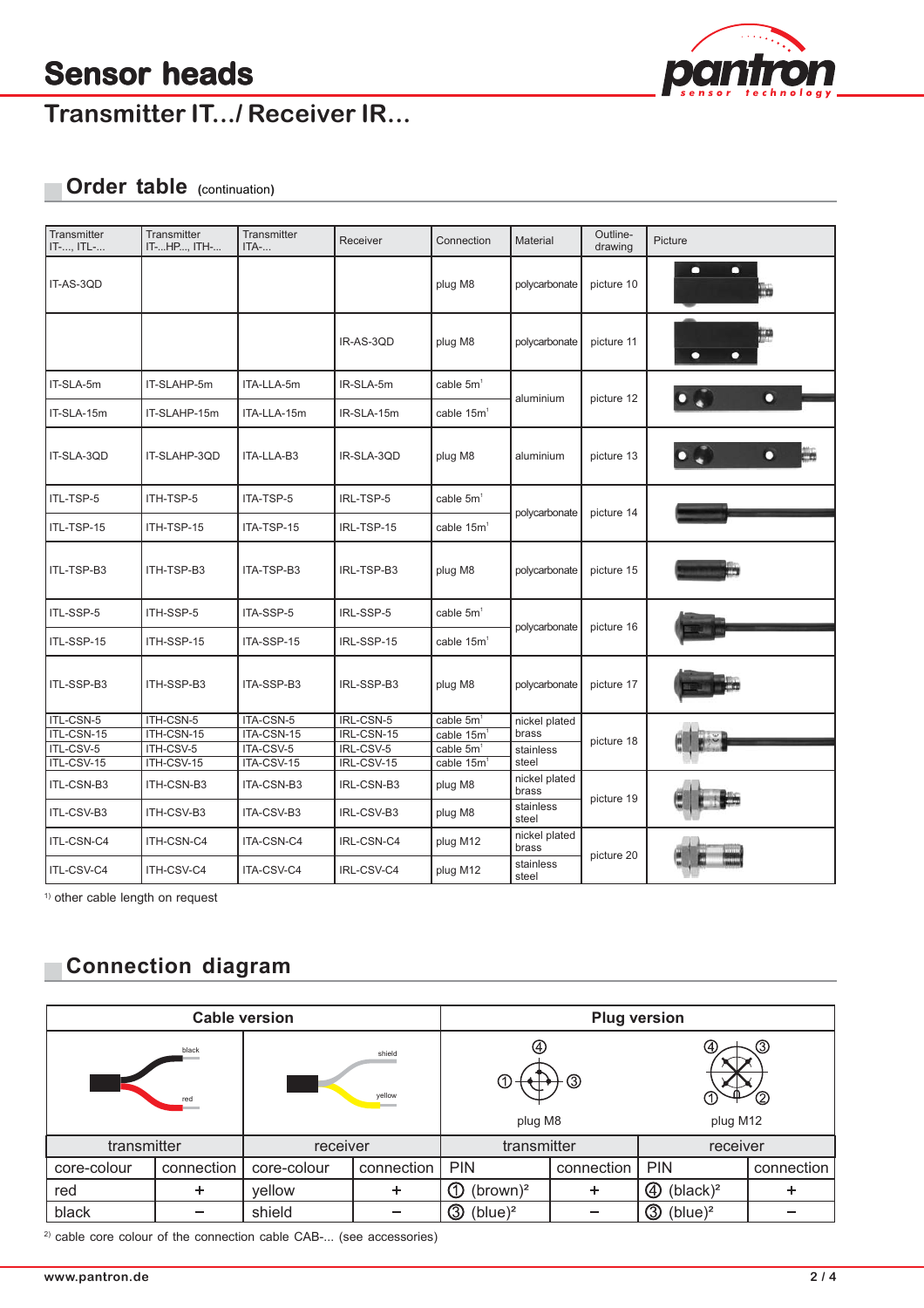**Transmitter IT.../ Receiver IR...**



**Technical data (at +20 °C)**

| General                          |                                              |                                                                                  |             |  |  |  |
|----------------------------------|----------------------------------------------|----------------------------------------------------------------------------------|-------------|--|--|--|
| Operation temperature            | -25 °C to +65 °C                             |                                                                                  |             |  |  |  |
| Storage temperature              | $-40$ °C to $+80$ °C                         |                                                                                  |             |  |  |  |
| Vibration                        | 10  55 Hz, 1,5 mm                            |                                                                                  |             |  |  |  |
| Shock                            |                                              | 30 <sub>g</sub>                                                                  |             |  |  |  |
| <b>Protection class</b>          | IP 67                                        |                                                                                  |             |  |  |  |
| Transmitter                      |                                              |                                                                                  |             |  |  |  |
| <b>Type</b>                      | $IT$ -, $ITL$ -                              | IT-HP, ITH-                                                                      | $ITA-.$     |  |  |  |
| Transmit light                   |                                              | Infrared 880 nm, modulated Infrared 870 nm, modulated Infrared 870 nm, modulated |             |  |  |  |
| Transmit power (IF = 100 mA)     | 40 mW / sr                                   | 70 mW / sr                                                                       | 350 mW / sr |  |  |  |
| Opening angle                    | 12°                                          | $20^{\circ}$                                                                     | $6^{\circ}$ |  |  |  |
| Cable sheathing                  | PVC, Ø3,8 mm ±0,2 mm, black 3                |                                                                                  |             |  |  |  |
| Cable core                       | $2 \times 0.25$ mm, red / black              |                                                                                  |             |  |  |  |
| Receiver                         |                                              |                                                                                  |             |  |  |  |
| <b>Type</b>                      | $IRL-.$                                      |                                                                                  | $IR$ -      |  |  |  |
| Opening angle                    | 25°                                          |                                                                                  | 25°         |  |  |  |
| Light immunity                   | 40000 LUX                                    |                                                                                  | 60000 LUX   |  |  |  |
| Cable sheathing                  | PVC, $\varnothing$ 3,8 mm ±0,2 mm, black $3$ |                                                                                  |             |  |  |  |
| Cable core                       | 1 x 0,34 mm, yellow shielded                 |                                                                                  |             |  |  |  |
| 3) other cable styles on request |                                              |                                                                                  |             |  |  |  |

# **Dimension drawings (in mm)**